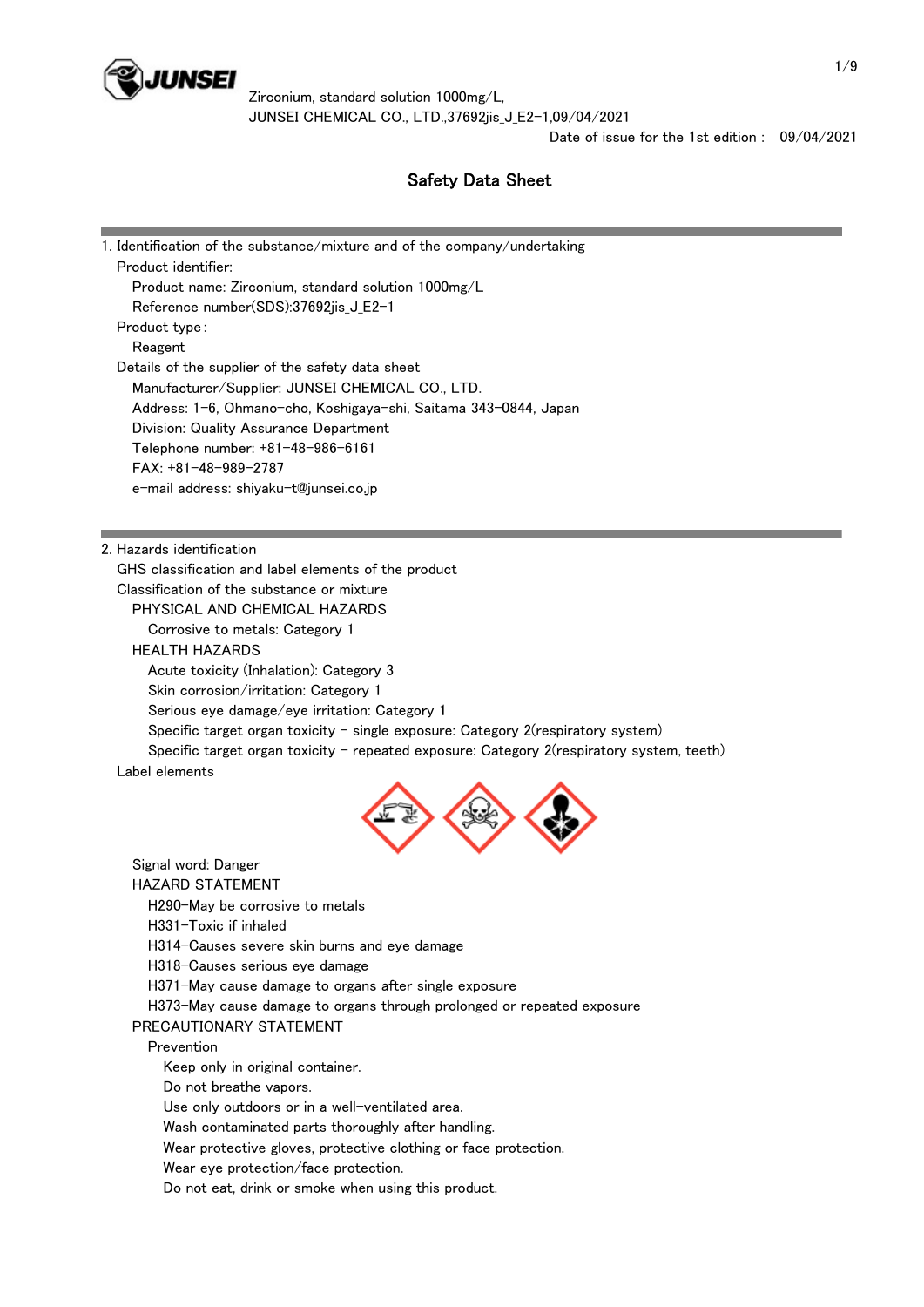

## Response

 Absorb spillage to prevent material damage. Get medical advice/attention if you feel unwell. Immediately call a POISON CENTER or doctor/physician. Call a POISON CENTER or doctor/physician. IF exposed or concerned: Call a POISON CENTER or doctor/physician. IF INHALED: Remove person to fresh air and keep comfortable for breathing. IF ON SKIN (or hair): Take off immediately all contaminated clothing. Rinse skin with water/shower. Wash contaminated clothing before reuse. IF IN EYES: Rinse cautiously with water for several minutes. Remove contact lenses, if present and easy to do. Continue rinsing. IF SWALLOWED: Rinse mouth. Do NOT induce vomiting. Storage Store in a well-ventilated place. Keep container tightly closed. Store locked up.

#### **Disposal**

Dispose of contents/container in accordance with local/national regulation.

## 3. Composition/information on ingredients

Mixture/Substance selection:

## Mixture

 Ingredient name:Zirconium dinitrate oxide Content (%):0.29 Chemical formula:N2O7Zr Chemicals No, Japan:1-721 CAS No.:13826-66-9 MW:267.26 ECNO:237-529-3

 Ingredient name:Nitric acid Content (%):6.3 Chemical formula:HNO3 Chemicals No, Japan:1-394 CAS No.:7697-37-2 MW:63.01 ECNO:231-714-2

 Ingredient name:Water Content (%):Residual quantity of the ingredient mentioned above. Chemical formula:H2O CAS No.:7732-18-5 MW:18.02 ECNO:231-791-2 Note : The figures shown above are not the specifications of the product.

#### 4. First-aid measures

 Descriptions of first-aid measures General measures Get medical attention/advice if you feel unwell. Immediately call a POISON CENTER or doctor/physician. Keep victim warm and quiet.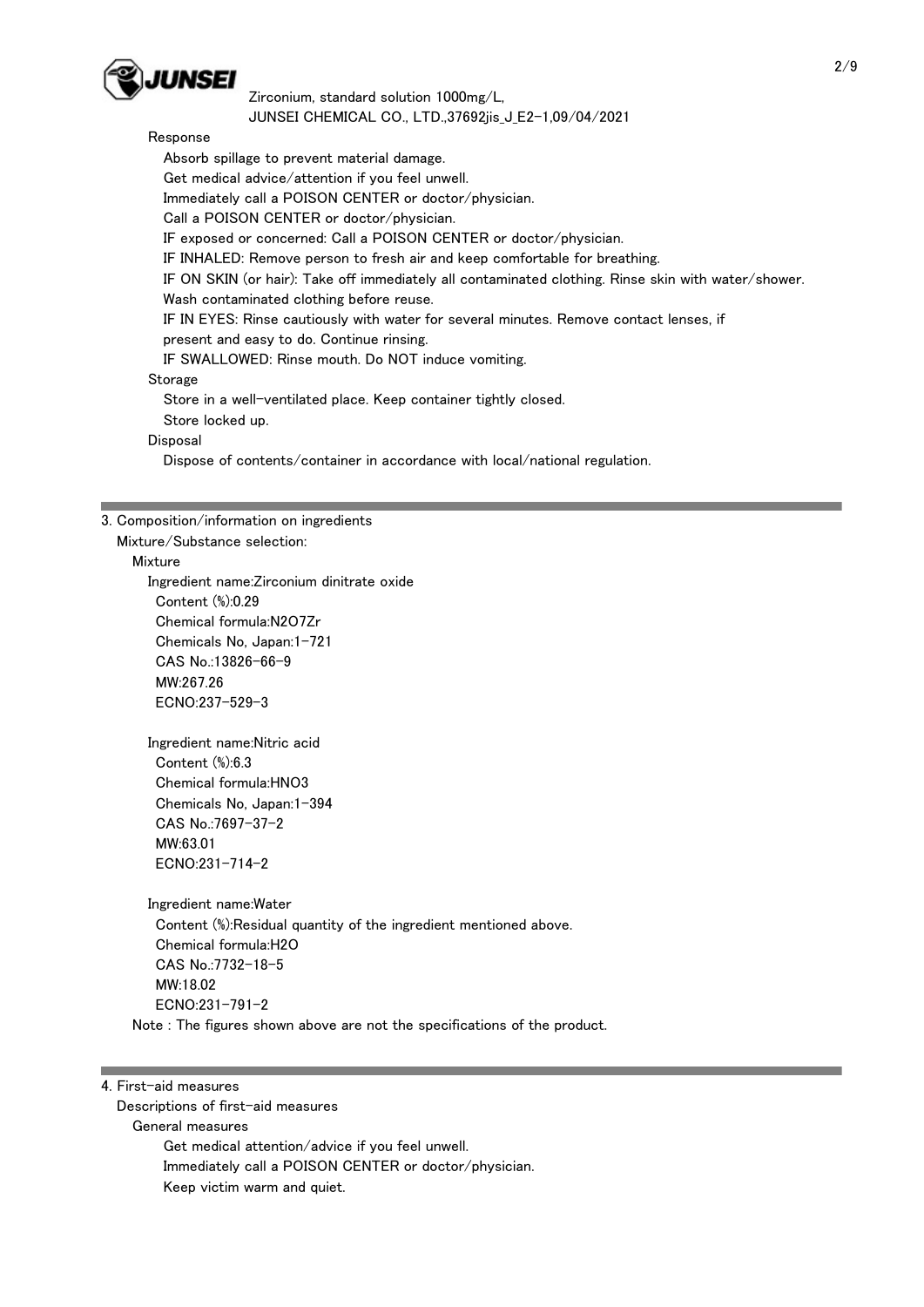

Zirconium, standard solution 1000mg/L,

JUNSEI CHEMICAL CO., LTD.,37692jis\_J\_E2-1,09/04/2021

Call emergency medical service.

 Effects of exposure (inhalation, ingestion or skin contact) to substance may be delayed. Do not use mouth-to-mouth method if victim ingested or inhaled the substance; give artificial respiration with the aid of a pocket mask equipped with a one-way valve or other proper respiratory medical device.

## IF INHALED

Remove person to fresh air and keep comfortable for breathing.

Give artificial respiration if victim is not breathing.

Administer oxygen if breathing is difficult.

Call a POISON CENTER or doctor/physician if you feel unwell.

## IF ON SKIN (or hair)

Take off immediately all contaminated clothing. Rinse skin with water/shower.

If skin irritation or rash occurs: Get medical advice/attention.

For minor skin contact, avoid spreading material on unaffected skin.

Remove and isolate contaminated clothing and shoes.

## IF IN EYES

 Rinse cautiously with water for several minutes. Remove contact lenses, if present and easy to do. Continue rinsing.

If eye irritation persists: Get medical advice/attention.

## IF SWALLOWED

Rinse mouth. Do NOT induce vomiting.

Call a POISON CENTER or doctor/physician if you feel unwell.

## 5. Fire-fighting measures

 Extinguishing media Suitable extinguishing media Use appropriate extinguishing media suitable for surrounding facilities. The product is non-flammable. Unsuitable extinguishing media Unsuitable extinguishing media data is not available. Specific hazards arising from the substance or mixture Containers may explode when heated. Fire may produce irritating, corrosive and/or toxic gases. Runoff from fire control or dilution water may cause pollution. Advice for firefighters Specific fire-fighting measures Evacuate non-essential personnel to safe area. Special protective equipment and precautions for fire-fighters Wear fire/flame resistant/retardant clothing. Wear protective gloves/protective clothing/eye protection/face protection. Firefighters should wear self-contained breathing apparatus with full face peace operated positive pressure mode.

## 6. Accidental release measures

Personnel precautions, protective equipment and emergency procedures

Keep unauthorized personnel away.

 In case of contact with substance, immediately flush skin or eyes with running water for at least 20 minutes.

Ventilate area until material pick up is complete.

Wear proper protective equipment.

PUBLIC SAFTY: Ventilate closed spaces before entering.

EVACUATION : Spill: See the Table of Initial Isolation and Protective Action Distances for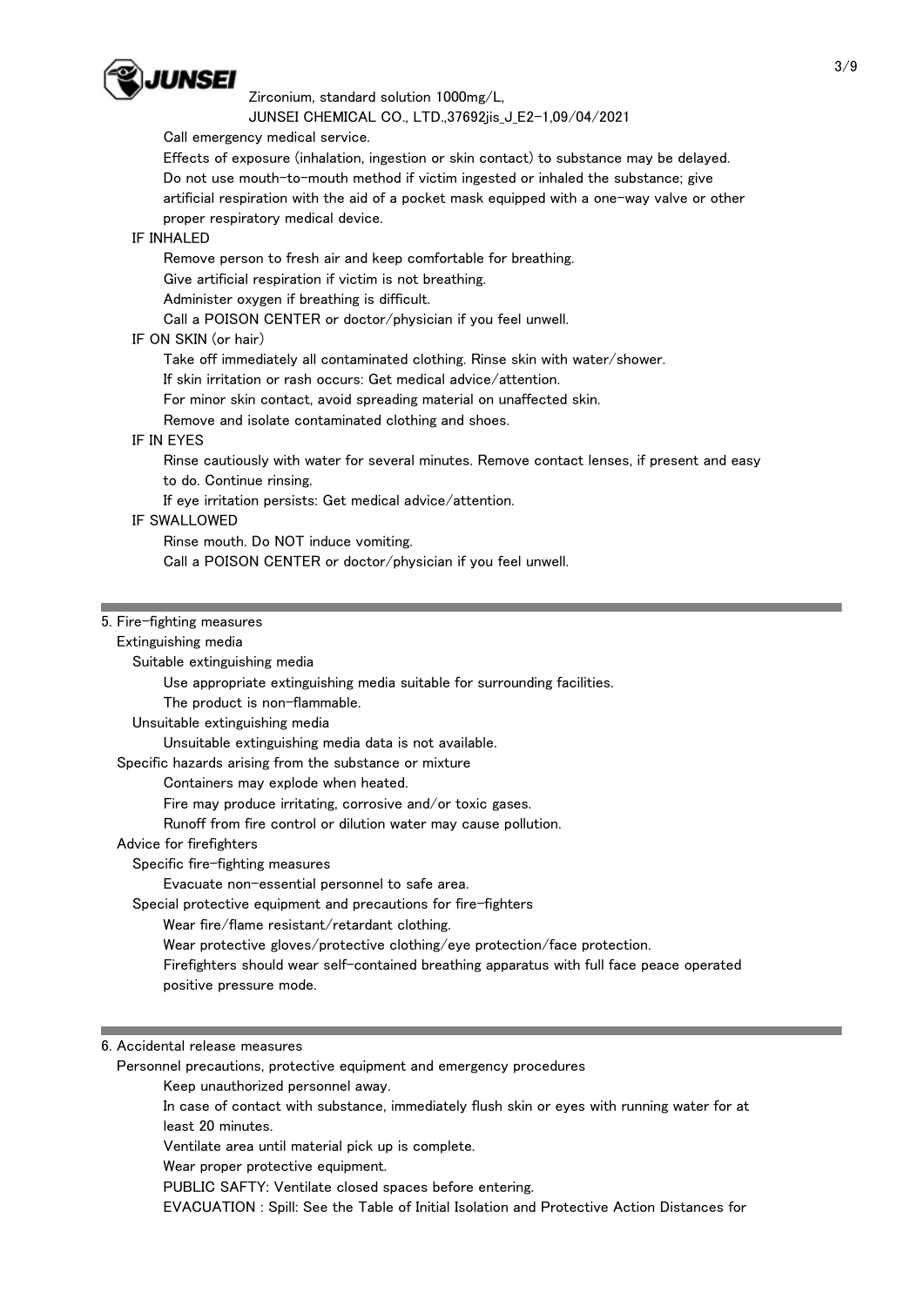

Zirconium, standard solution 1000mg/L,

JUNSEI CHEMICAL CO., LTD.,37692jis\_J\_E2-1,09/04/2021

 highlighted substances. For non-highlighted substances, increase, in the downwind direction, as necessary, the isolation distance shown under "PUBLIC SAFETY".

#### Environmental precautions

Avoid release to headsprings, rivers, lakes, ocean and groundwater.

Methods and materials for containment and cleaning up

 Absorb spill with inert material (dry sand, earth, et al), then place in a chemical waste container.

Use clean non-sparking tools to collect absorbed material.

All equipment used when handling the product must be grounded.

Preventive measures for secondary accident

Absorb spillage to prevent material damage.

Collect spillage.

Stop leak if you can do it without risk.

Prevent entry into waterways, sewers, basements or confined areas.

Keep out of low areas.

## 7. Handling and storage

 Precautions for safe handling Preventive measures (Exposure Control for handling personnel) Do not breathe vapors/fume. (Protective measures against fire and explosion) Keep away from heat/sparks/open flames/hot surfaces. - No smoking. (Exhaust/ventilator) Exhaust/ventilator should be available. (Safety treatments) Avoid contact with skin. Avoid contact with eyes. Safety Measures Use only outdoors or in a well-ventilated area. Wear protective gloves/protective clothing/eye protection/face protection. When using do not eat, drink or smoke. Any incompatibilities Bases, Metals should not be mixed with the chemicals. Advice on general occupational hygiene Wash contaminated parts thoroughly after handling. Do not eat, drink or smoke when using this product. Wash contaminated clothing before reuse. **Storage**  Conditions for safe storage Store in a well-ventilated place. Keep container tightly closed. Keep cool. Protect from sunlight. Store in accordance with local/national regulation. Store locked up. (Incompatible storage condition) The product may corrode metal. Do not keep in a metal container. Container and packaging materials for safe handling Keep only in original container. Store in corrosion resistant/specified container with a resistant inner liner. Specific end use(s) See information in Section 7.1 and 7.2 for handling and storage recommendations. See Section 8 for exposure controls and personal protection recommendations.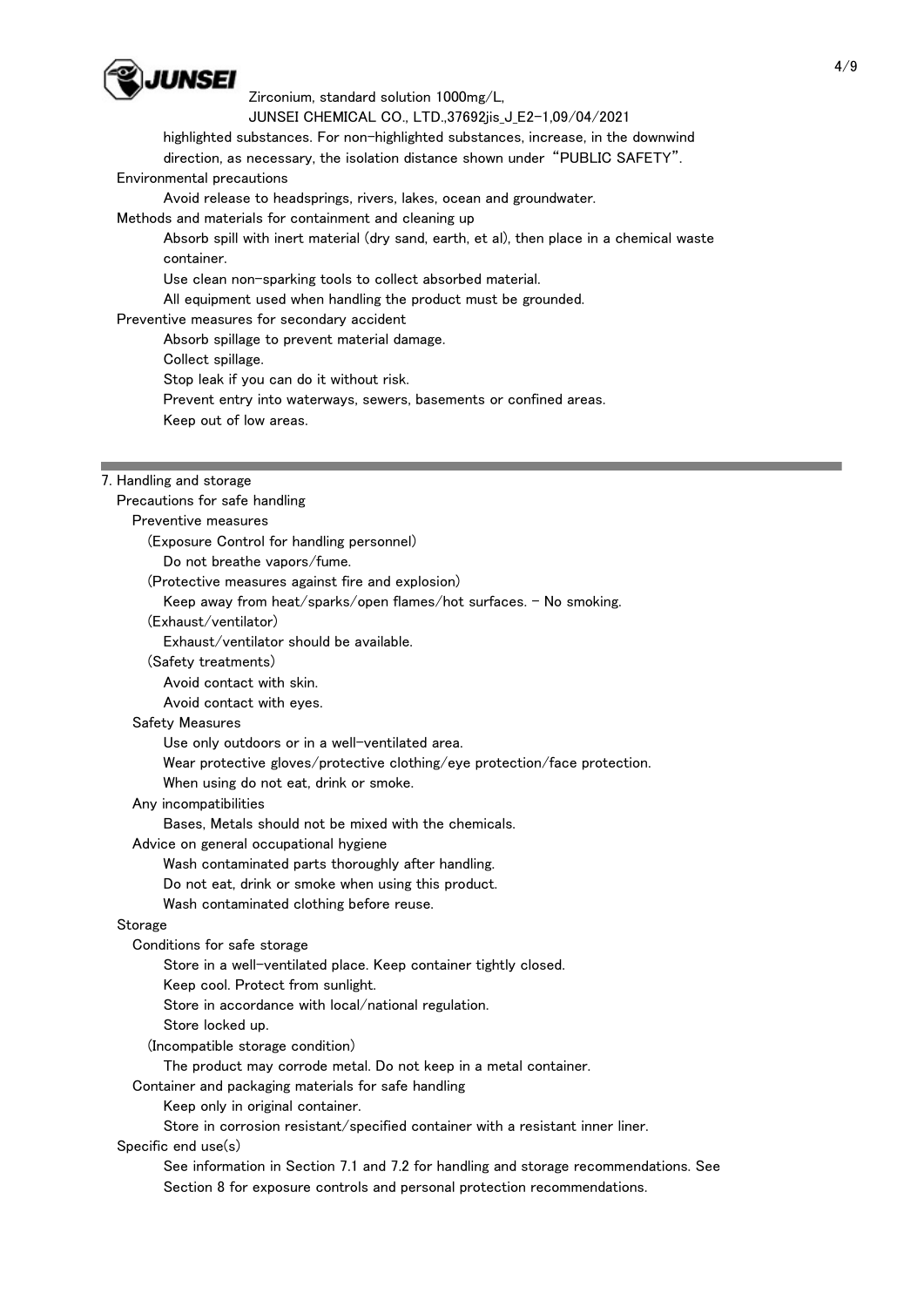

| 8. Exposure controls/personal protection                                                                     |  |
|--------------------------------------------------------------------------------------------------------------|--|
| Control parameters                                                                                           |  |
| Control value in MHLW is not available.                                                                      |  |
| Adopted value                                                                                                |  |
| (Nitric acid)                                                                                                |  |
| JSOH(1982) 2ppm; 5.2mg/m3                                                                                    |  |
| ACGIH(1992) TWA: 2ppm;                                                                                       |  |
| STEL: 4ppm (URT & eye irr; dental erosion)                                                                   |  |
| (Zirconium dinitrate oxide)                                                                                  |  |
| Adopted value in JSOH is not available.                                                                      |  |
| ACGIH(1992) TWA: 5mg-Zr/m3                                                                                   |  |
| STEL: 10mg-Zr/m3 (Resp irr)                                                                                  |  |
| Exposure controls                                                                                            |  |
| Appropriate engineering controls                                                                             |  |
| Do not use in areas without adequate ventilation.                                                            |  |
| Eye wash station should be available.                                                                        |  |
| Washing facilities should be available.                                                                      |  |
| Individual protection measures                                                                               |  |
| Respiratory protection                                                                                       |  |
| Wear respiratory protection.                                                                                 |  |
| Hand protection                                                                                              |  |
| Wear protective gloves.                                                                                      |  |
| Consult with your glove and/or personnel equipment manufacturer for selection of                             |  |
| appropriate compatible materials.                                                                            |  |
| Eye protection                                                                                               |  |
| Wear eye/face protection.                                                                                    |  |
| Skin and body protection                                                                                     |  |
| Wear impervious clothing and boots in case of repeated or prolonged treatment.                               |  |
|                                                                                                              |  |
| 9. Physical and Chemical Properties                                                                          |  |
|                                                                                                              |  |
| Information on basic physical and chemical properties                                                        |  |
| Physical state: Liquid<br>Color: Colorless-clear                                                             |  |
| Odor: Irritant odor                                                                                          |  |
| Odor threshold data is not available.                                                                        |  |
| Melting point/Freezing point data is not available.                                                          |  |
| Boiling point or initial boiling point data is not available.                                                |  |
|                                                                                                              |  |
| Boiling range data is not available.<br>Flammability (gases, liquids and solids): Non-flammable              |  |
|                                                                                                              |  |
| Lower and upper explosion limit/flammability limit data is not available.<br>Flash point: Non-flammable      |  |
|                                                                                                              |  |
|                                                                                                              |  |
| Auto-ignition temperature data is not available.                                                             |  |
| Decomposition temperature data is not available.                                                             |  |
| Self-Accelerating Decomposition Temperature/SADT data is not available.                                      |  |
| pH: $pH \le 2$ (strong acidic)                                                                               |  |
| Dynamic viscosity data is not available.                                                                     |  |
| Kinematic viscosity data is not available.                                                                   |  |
| Solubility:                                                                                                  |  |
| Solubility in water: Miscible                                                                                |  |
| Solubility in solvent data is not available.<br>n-Octanol/water partition coefficient data is not available. |  |

m.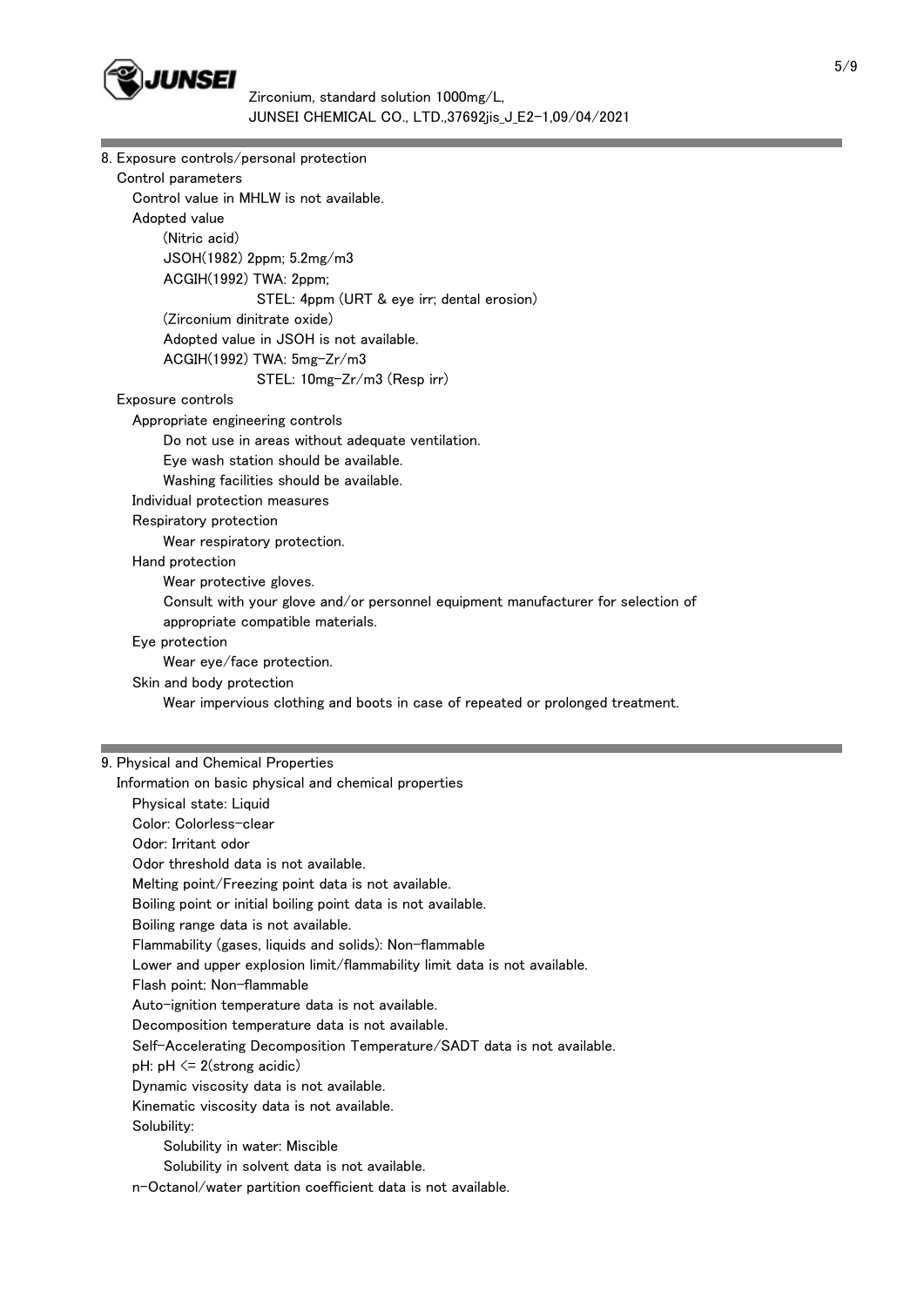

 Vapor pressure data is not available. Vapor density data is not available. VOC data is not available. Evaporation rate data is not available. Density and/or relative density data is not available. Relative vapor density (Air=1) data is not available. Relative density of the Vapor/air - mixture at  $20^{\circ}C$  (Air = 1) data is not available. Critical temperature data is not available. No Particle characteristics data is not available.

## 10. Stability and Reactivity

## **Reactivity**

 Reactivity data is not available. Chemical stability Stable under normal storage/handling conditions. Possibility of hazardous reactions Possibility of hazardous reactions data is not available. Conditions to avoid Contact with incompatible materials. Heat. Incompatible materials Bases, Strong oxidizing agents, Metals Hazardous decomposition products Nitrogen oxides, Metal oxides

| 11. Toxicological Information                                                        |
|--------------------------------------------------------------------------------------|
| Information on toxicological effects                                                 |
| Acute toxicity                                                                       |
| Acute toxicity (Inhalation)                                                          |
| [GHS Cat. Japan, base data]                                                          |
| (Nitric acid) vapor: rat LC50=49ppm/4hr (JSOH, 1982)                                 |
| Labor standard law, Japan; Toxic                                                     |
| Nitric acid                                                                          |
| Irritant properties                                                                  |
| Skin corrosion/irritation                                                            |
| [GHS Cat. based on pH]                                                               |
| $pH \le 2$ , accordingly Skin corrosion/irritation: Category 1                       |
| [GHS Cat. Japan, base data]                                                          |
| (Nitric acid) human : severe damage (ACGIH 7th, 2001)                                |
| Serious eye damage/irritation                                                        |
| [GHS Cat. based on pH]                                                               |
| $pH \le 2$ , accordingly Serious eye damage/eye irritation: Category 1               |
| [GHS Cat. Japan, base data]                                                          |
| (Nitric acid) human : non recoverable corneal opacity to blindness (ACGIH 7th, 2001) |
| Allergenic and sensitizing effects data is not available.                            |
| Mutagenic effects data is not available.                                             |
| Carcinogenicity                                                                      |
| (Zirconium dinitrate oxide)                                                          |
| ACGIH-A4(1992) : Not Classifiable as a Human Carcinogen                              |
| Reproductive toxicity data is not available.                                         |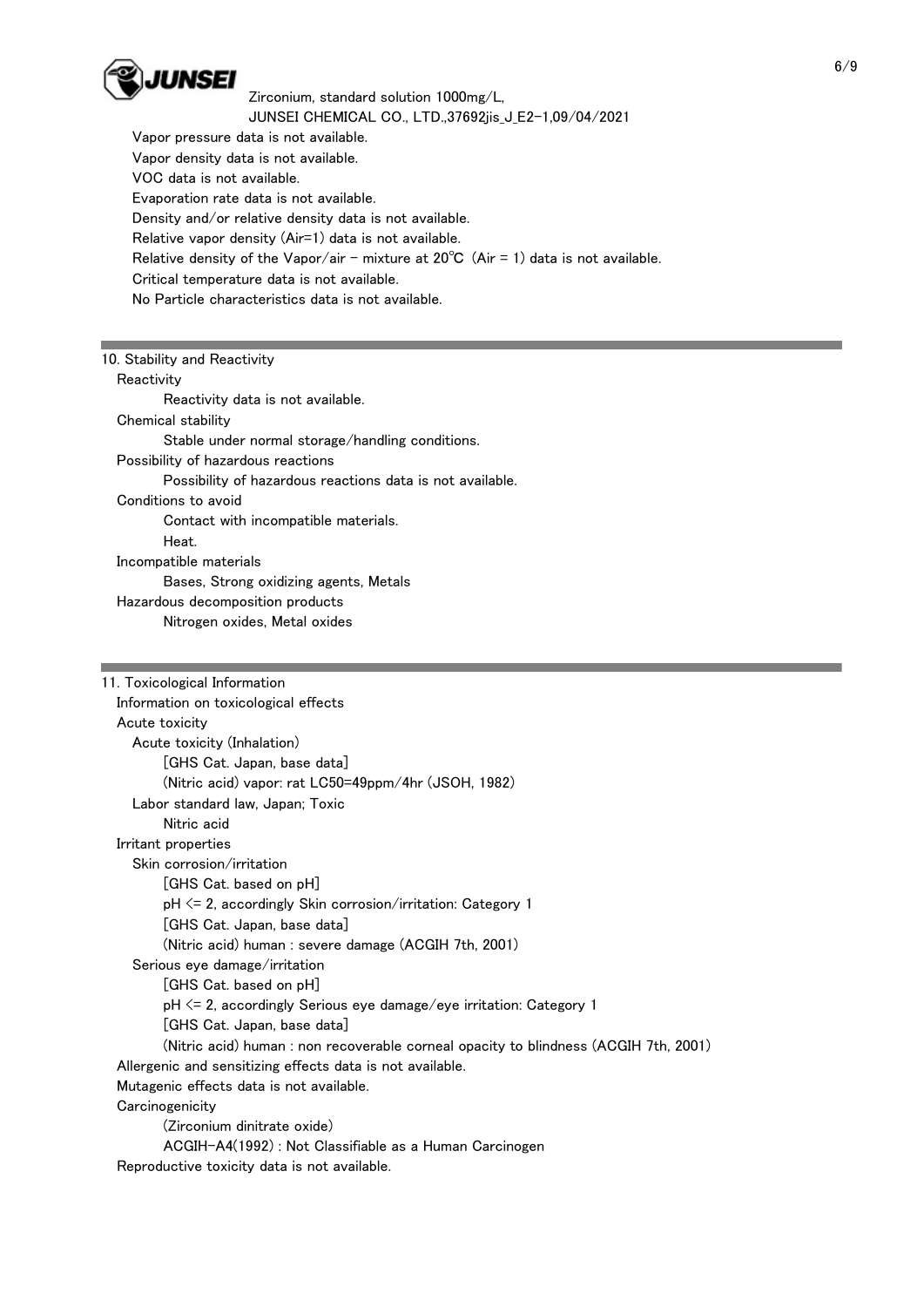

 STOT STOT-single exposure [cat.1] [GHS Cat. Japan, base data] (Nitric acid) respiratory system (SIDS, 2010) STOT-repeated exposure [cat.1] [GHS Cat. Japan, base data] (Nitric acid) respiratory system; teeth (SIDS, 2010) Aspiration hazard data is not available. Information on other hazards Data on the preparation itself is not available.

| 12. Ecological Information                                          |
|---------------------------------------------------------------------|
| Ecotoxicity                                                         |
| Aquatic toxicity                                                    |
| Hazardous to the aquatic environment (Acute)                        |
| [GHS Cat. Japan, base data]                                         |
| (Nitric acid) Fish (Gambusia affinis) LC50=72mg/L/96hr (SIDS, 2010) |
| Water solubility                                                    |
| (Nitric acid) miscible (ICSC, 2006)                                 |
| Persistence and degradability                                       |
| Persistence and degradability data is not available.                |
| Bioaccumulative potential                                           |
| (Nitric acid) log Pow=-0.21 (ICSC, 2006)                            |
| Mobility in soil                                                    |
| Mobility in soil data is not available.                             |
| Other adverse effects                                               |
| Ozone depleting chemical data is not available.                     |
| Additional data                                                     |
| Data on the preparation itself is not available.                    |
|                                                                     |

13. Disposal considerations

 Description of waste residues and information on their safe handling and methods of disposal, including the disposal of any contaminated packaging Waste treatment methods Dispose of contents/container in accordance with local/national regulation.

| 14. Transport Information                                                                  |  |
|--------------------------------------------------------------------------------------------|--|
| UN No., UN CLASS                                                                           |  |
| UN No. or ID No.: 2031                                                                     |  |
| UN Proper Shipping Name : NITRIC ACID, other than red fuming, with 20% or less nitric acid |  |
| Class or division (Transport hazard class): 8                                              |  |
| Packing group : II                                                                         |  |
| $ERG$ GUIDE No.: 157                                                                       |  |
| IMDG Code (International Maritime Dangerous Goods Regulations)                             |  |
| UN No.: 2031                                                                               |  |
| Proper Shipping Name: NITRIC ACID, other than red fuming, with 20% or less nitric acid     |  |
| Class or division: 8                                                                       |  |
| Packing group : II                                                                         |  |
|                                                                                            |  |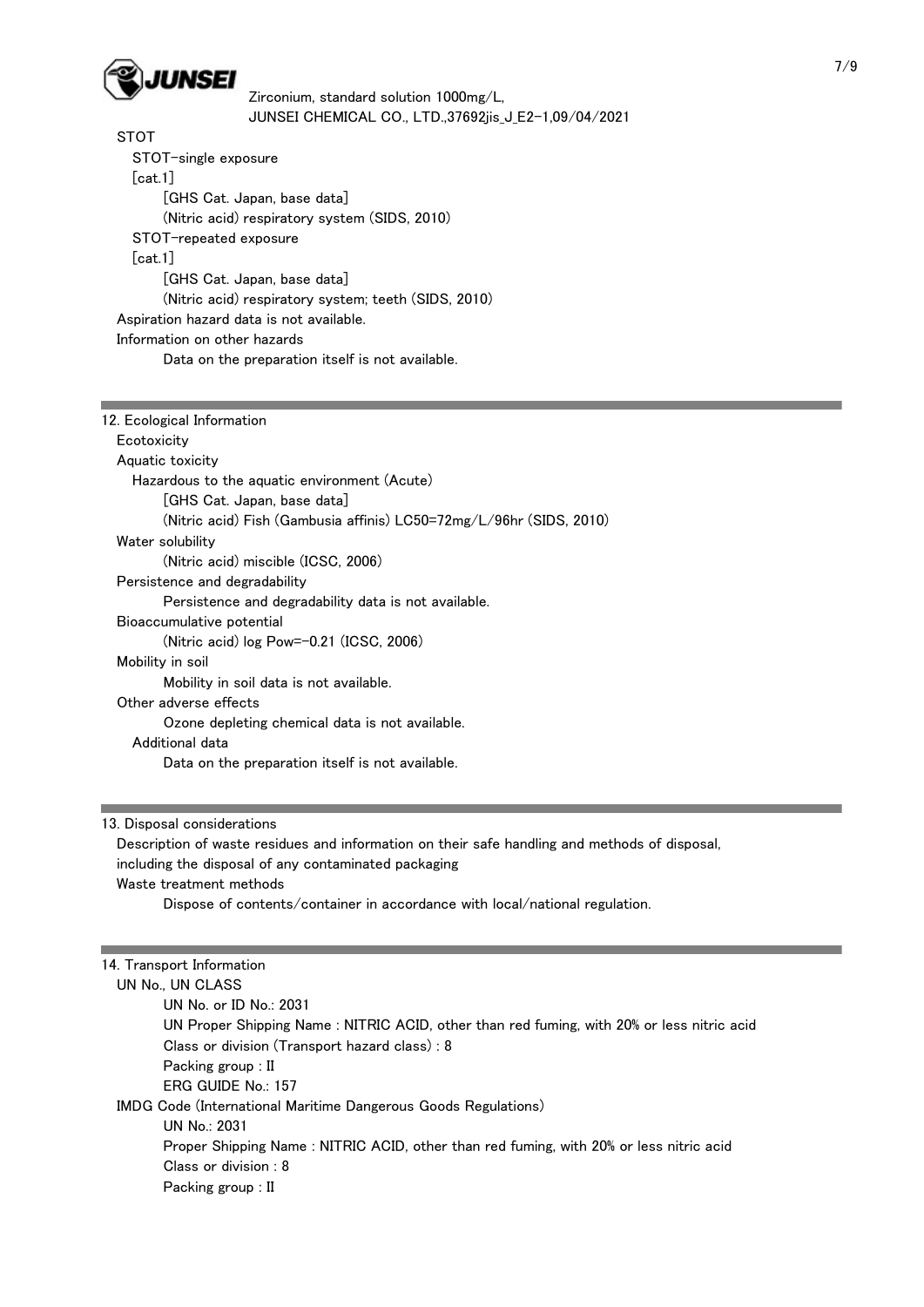

IATA Dangerous Goods Regulations

UN No.: 2031

Proper Shipping Name : NITRIC ACID, other than red fuming, with 20% or less nitric acid

Class or division : 8

 Hazard labels : Corrosive Packing group : II

Environmental hazards

MARPOL Annex III - Prevention of pollution by harmful substances

Marine pollutants (yes/no) : no

Maritime transport in bulk according to IMO instruments

 Noxious Liquid ; Cat. Y Nitric acid(Y-206) Non Noxious Liquid ; Cat. OS Water(OS-18)

15. Regulatory Information

 Safety, health and environmental regulations/legislation specific for the substance or mixture Chemicals listed in TSCA Inventory

Zirconium dinitrate oxide; Nitric acid; Water

Other regulatory information

 We are not able to check up the regulatory information with regard to the substances in your country or region, therefore, we request this matter would be filled by your responsibility.

 Regulatory information with regard to this substance in your country or in your region should be examined by your own responsibility.

 Ensure this material in compliance with federal requirements and ensure conformity to local regulations.

 Regulatory information in this section are limited to intentional ingredient(s), but does not contain information on non-intentional ingredients or impurities which are not informed by supplier(s).

Chemical safety assessment

Advice on safe handling for this product can be found in sections 7 and 8 of this SDS.

## 16. Other information

GHS classification and labelling

H290-Corr. Met. 1: H290 May be corrosive to metals

H331-Acute Tox. 3: H331 Toxic if inhaled

H314-Skin Corr. 1: H314 Causes severe skin burns and eye damage

H318-Eye Dam. 1: H318 Causes serious eye damage

H371-STOT SE 2: H371 May cause damage to organs after single exposure

H373-STOT RE 2: H373 May cause damage to organs through prolonged or repeated exposure

Reference Book

Globally Harmonized System of classification and labelling of chemicals, UN

Recommendations on the TRANSPORT OF DANGEROUS GOODS 21th edit., 2019 UN

IMDG Code, 2018 Edition (Incorporating Amendment 39-18)

IATA Dangerous Goods Regulations (62nd Edition) 2021

2020 EMERGENCY RESPONSE GUIDEBOOK (US DOT)

2020 TLVs and BEIs. (ACGIH)

JIS Z 7252 : 2019

JIS Z 7253 : 2019

2020 Recommendation on TLVs (JSOH)

Supplier's data/information